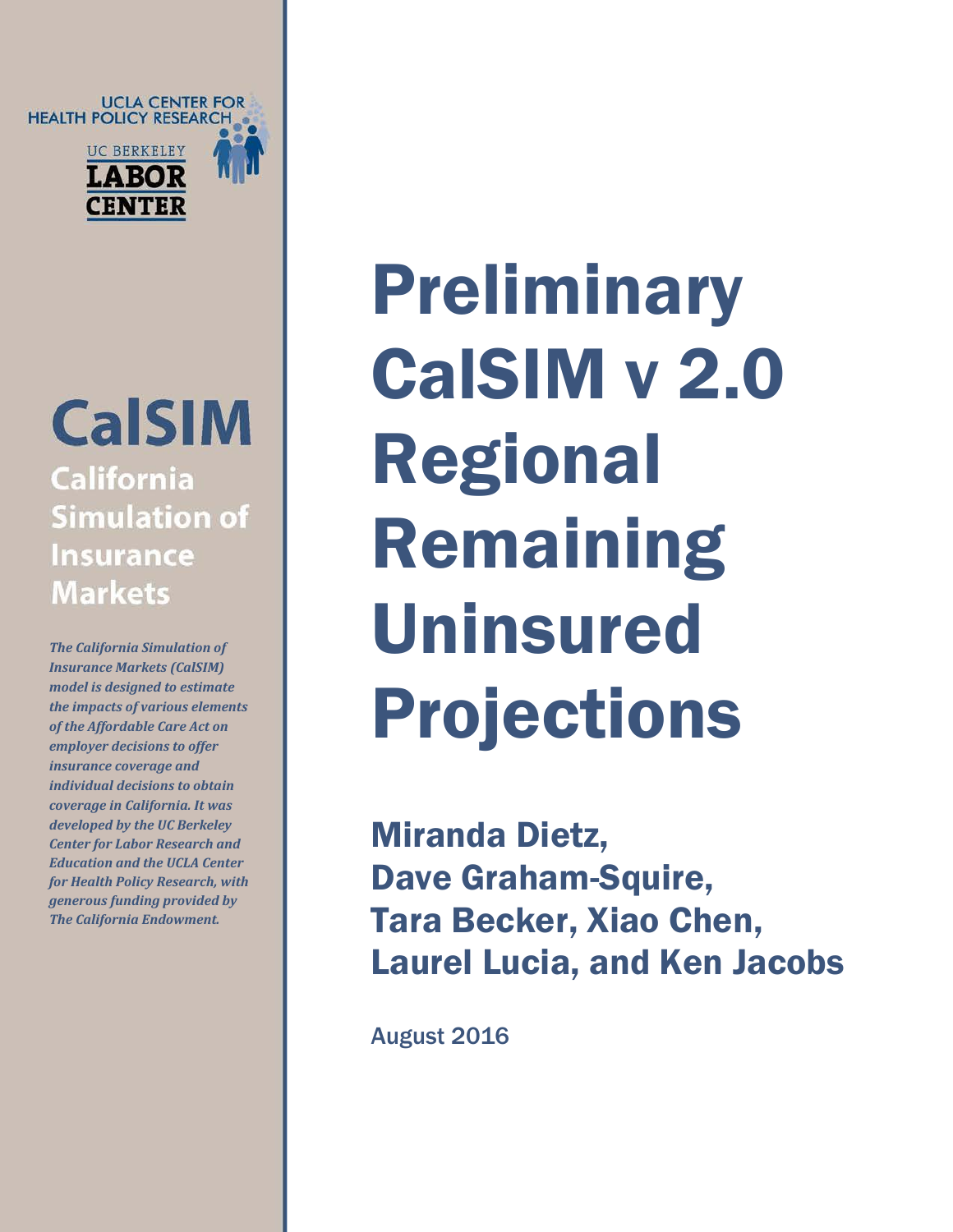This report provides updated regional estimates of the number of non-elderly uninsured Californians in 2017. The estimates build on prior versions of the California Simulation of Insurance Markets (CalSIM) microsimulation model and incorporate updated survey and administrative data. For background on the CalSIM model and prior estimates, see [http://healthpolicy.ucla.edu/calsim.](http://healthpolicy.ucla.edu/calsim)

These preliminary CalSIM 2.0 regional estimates of the uninsured are subject to change and do not reflect final CalSIM 2.0 results. They are being released in Summer 2016 to aid in county planning processes.

## Populations Identified

**Uninsured, not eligible for coverage due to immigration status, age 0-64**: Undocumented Californians are excluded by federal law from the provisions of the Affordable Care Act (ACA). Californians in this category are eligible for Medi-Cal if they are under the age of 19 and are income-eligible or if they have been granted Deferred Action for Childhood Arrivals (DACA) and are income-eligible. Children who are eligible for Medi-Cal are excluded from these numbers and estimated separately. Individuals with DACA, however, are included in this category because we cannot properly identify them in our data.

This estimate does assume that some undocumented individuals decide to purchase individual market coverage outside of Covered California. However, our estimate does not include the effect of a possible 1332 waiver that would enable undocumented Californians to purchase coverage through Covered California.

# **Uninsured, income-eligible for Medi-Cal, age**

**0-64**: These Californians are eligible for fullscope Medi-Cal based on their income but were uninsured prior to the ACA and are predicted to remain so. In some cases very few are predicted to remain uninsured, which we report as less than 5,000 (< 5,000). These numbers do not include uninsured undocumented Californians who may be eligible for Medi-Cal if they are children or have been granted deferred action.

**Uninsured, eligible for Covered California with Subsidies, age 0-64**: These Californians were uninsured and are not predicted to take up coverage through Covered California, despite being eligible for subsidized coverage. Eligibility is based on not having an employer offer, having income between 138% and 400% FPL, and being a citizen or lawfully present immigrant. This group includes only those who would get a subsidy to help pay for coverage. Others whose incomes fall below 400% FPL but whose premiums are below their expected contribution could purchase coverage (either through Covered California or the outside market) but would not receive a subsidy. These people are included in the estimates of those eligible for Covered California without subsidies.

#### **Uninsured, eligible for Covered California without Subsidies, age 0-64**: These

Californians are eligible to purchase coverage through Covered California, but would not receive subsidies to help pay for that coverage. This includes anyone with income over 400% FPL, as well as those mentioned above whose premiums fall below their expected contribution. This group does not include the undocumented, who as of August 2016 were unable to purchase coverage through Covered California.

**Undocumented children eligible for Medi-Cal, age 0-18**: Under recently enacted California law, children from families with incomes at or below 266% FPL are eligible for full-scope Medi-Cal coverage regardless of their documentation status. We present an estimate of the number of undocumented children eligible for Medi-Cal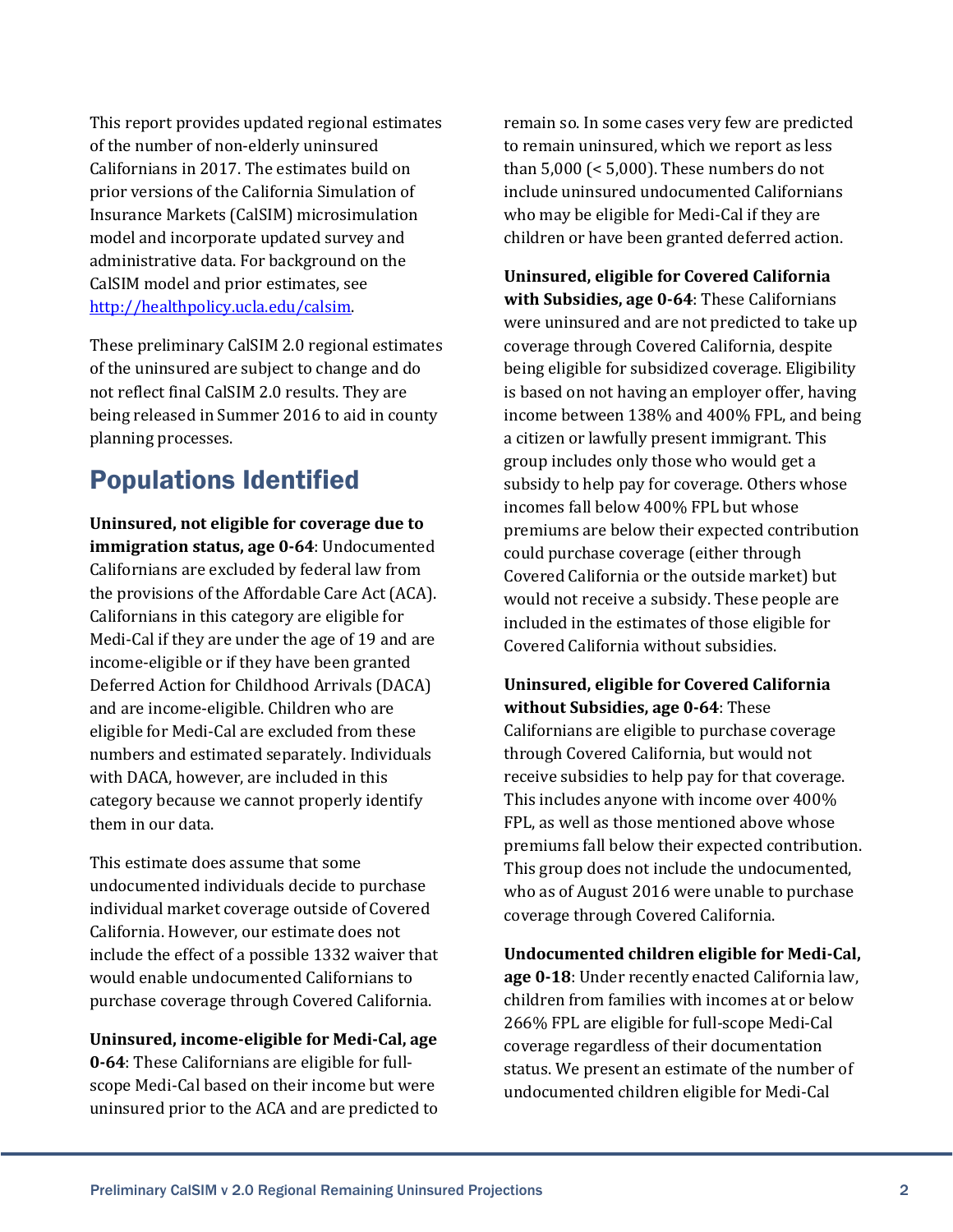who report an insurance status of "Medi-Cal" (which we understand to mean enrollment in Emergency Medi-Cal), "individual market," "other public," or "uninsured," but excludes those who report having employer sponsored coverage. This is an attempt to provide a maximum enrollment target for Medi-Cal for this population.

## Methodology

We model the population and demographics of each region prior to the Affordable Care Act, including insurance status, age, income, and immigrations status. We inflate the population to future years, including adjustments to income to reflect planned statewide and local minimum wage increases. We then calculate eligibility for Medi-Cal and subsidies through Covered California.

For these preliminary estimates of the remaining uninsured after ACA implementation, we do not actually run our microsimulation model to predict insurance decisions based on individual characteristics, or to predict employer behavior. Instead we apply the take-up rates calculated in CalSIM version 1.91 to populations based on their eligibility and insurance status pre-ACA.

For those who are uninsured non-subsidy eligible citizens and lawfully present immigrants, we apply a take-up rate directly from CalSIM 1.91. Those who do not take up are projected to remain uninsured. Similarly for those who are undocumented we apply a modified take-up rate from CalSIM 1.91 (see below).

<span id="page-2-0"></span>We estimate changes in enrollment in the Covered CA and Medi-Cal post ACA using a combination of administrative and survey data. We subtract out those who are projected to have taken up coverage in these programs but would have had insurance in the absence of the ACA.

The remainder are assumed to have come from those who were previously uninsured.

*Covered California*: We use 2015 Covered California administrative numbers of effectuated subsidized enrollment by geography. This gives us the number of enrollees we must account for in each geography in 2015.

We use rating region-specific premiums for the second lowest cost silver plan to calculate whether individuals who qualify for Covered California and have incomes at or below 400% FPL would actually be get a subsidy. This helps define our eligible population.

People enrolled in subsidized coverage through Covered California could have had, in the absence of the [AC](#page-2-0)A, Employer Sponsored Insurance  $(ESI)_1$  coverage in the individual market, or no insurance.

- ESI: We estimate the share of subsidized Covered California enrollees who would otherwise have had ESI. In CalSIM 1.91 we projected that 10% of enrollees would have come from this group. We make the same assumption here.
- Individual Market: Using the take-up rate from CalSIM 1.91, we assume that nearly all (95%) of those eligible for subsidies who otherwise have individual market coverage take up subsidized coverage.
- Uninsured: We assume that the remaining enrollees must come from the ranks of the uninsured. This allows us to back out a takeup rate for those otherwise uninsured who are eligible for subsidized coverage. We calculate this take-up rate for 2015 for each region and then apply the 2015 take-up rate

<sup>&</sup>lt;sup>1</sup> People who would have ESI without the ACA could be eligible for subsidies through Covered California if they have COBRA or early retiree coverage; if they have an unaffordable offer of ESI; or if their employer drops coverage as a result of the ACA.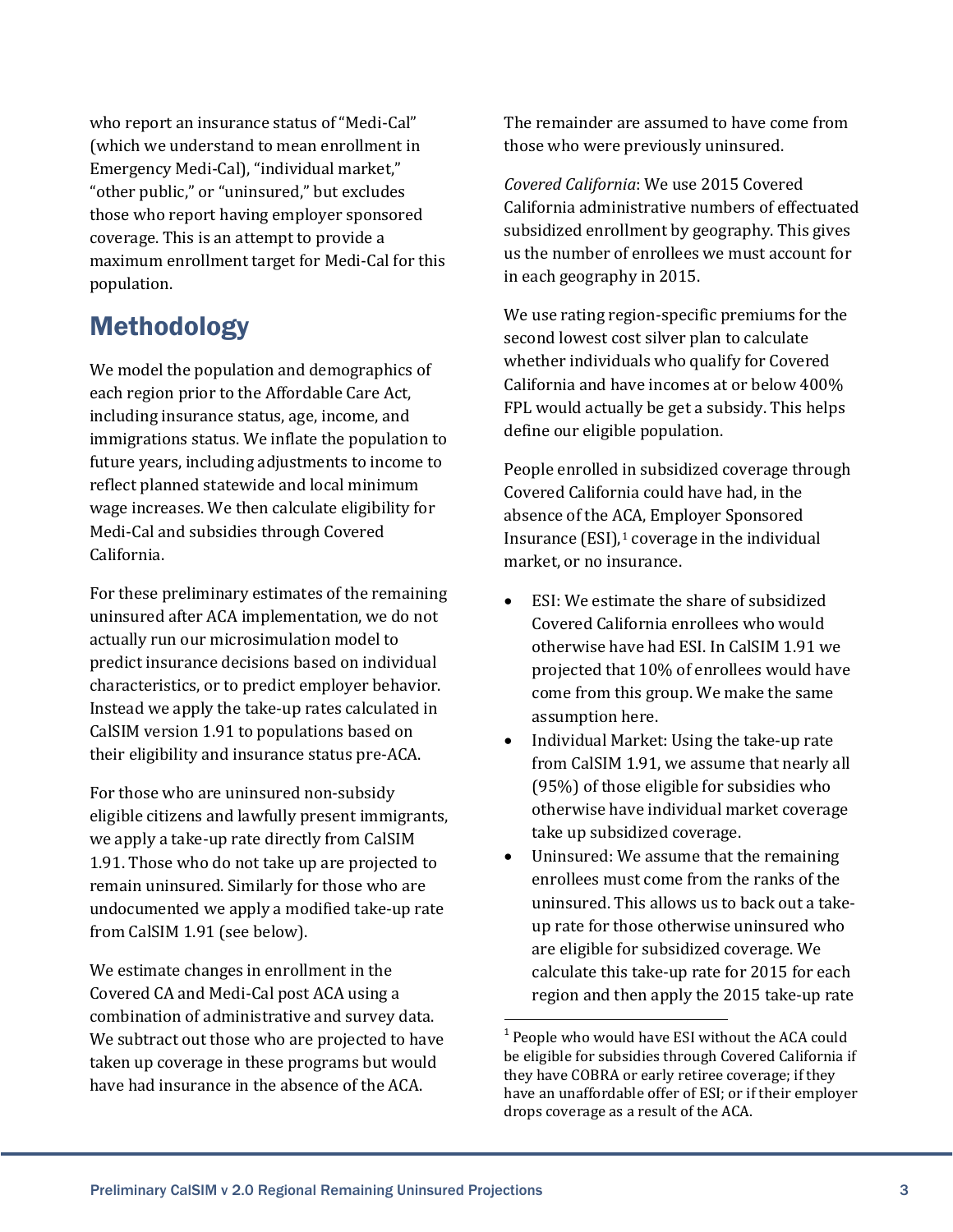to the 2017 population identified as eligible and uninsured. We thus assume stable enrollment rates between 2015 and 2017. Take-up rates for Covered California among the otherwise uninsured range from 26% to close to 100%, averaging 54% for the state as a whole.

*Medi-Cal*: Administrative Medi-Cal numbers are always higher than those reported in surveys. As such, we do not try to match administrative totals. Rather, we take California Health Interview Survey totals for 2014, match the proportions by geography reported by Medi-Cal, and assume CHIS will see the same percentage overall growth seen administratively from 2014 to 2015.

We take into account that some enrollees in the LIHP program may have reported having Other Public Coverage in the CHIS in 2011-12, and count LIHP enrollees as newly enrolling in Medi-Cal because of the ACA.

From our adjusted estimate of the total number of enrollees per region, we subtract the number anticipated to have been enrolled in Medi-Cal without the ACA. The difference is the number of new enrollees due to the ACA that we must account for.

Given these totals, we use a similar methodology to that used to estimate take up in Covered California. We apply take-up rates from CalSIM 1.91 to the populations eligible for Medi-Cal with ESI coverage and those eligible for Medi-Cal with individual market coverage, and assume that the remainder of enrollees we must account for are from the ranks of the uninsured. This allows us to back out a take-up rate for those eligible for Medi-Cal who would be uninsured without the ACA. However, we limit the lower-bound for take up among the otherwise uninsured Medi-Cal eligible to the base-scenario estimates from CalSIM 1.91 (70% for those newly eligible but

uninsured, 10% for those previously eligible but uninsured, with an average of 48%). We limit the upper-bound for take up among the otherwise uninsured Medi-Cal eligible to be 90%.

*Undocumented*: Undocumented adults who report having Medi-Cal coverage are assumed to have Emergency-only Medi-Cal and are thus considered uninsured for the purposes of these estimates. The take-up rate for insurance coverage among uninsured undocumented not eligible for Medi-Cal is based on the 1.9 estimates, but reduced by a "dampening factor" that reflects that the undocumented are less likely than similarly situated citizens and lawfully present immigrants to take up coverage in the individual market. From analysis of CHIS 2011-12 we estimate that undocumented take up at 65% the rate of those who are citizens or lawfully present immigrants.

*Minimum Wage*: We take into account planned minimum wage increases at the state and in certain geographies, namely within Los Angeles, San Francisco, Santa Clara, Contra Costa, Alameda, and San Diego counties. In each county we take into account the share of the low-wage population affected (e.g. not all cities in Alameda county have increased their minimum wage); the size of the wage increase using as a proxy the minimum wage schedule in the city with the most low-wage workers; and, for Bay Area counties, the commuting patterns and share of workers from a given county who work in a county with higher minimum wage. In general, because minimum wage increases raise incomes they move people from being Medi-Cal eligible to being Covered California eligible.

### Range of Results

As with all projections, the numbers presented involve considerable uncertainty. They represent the current best estimates using a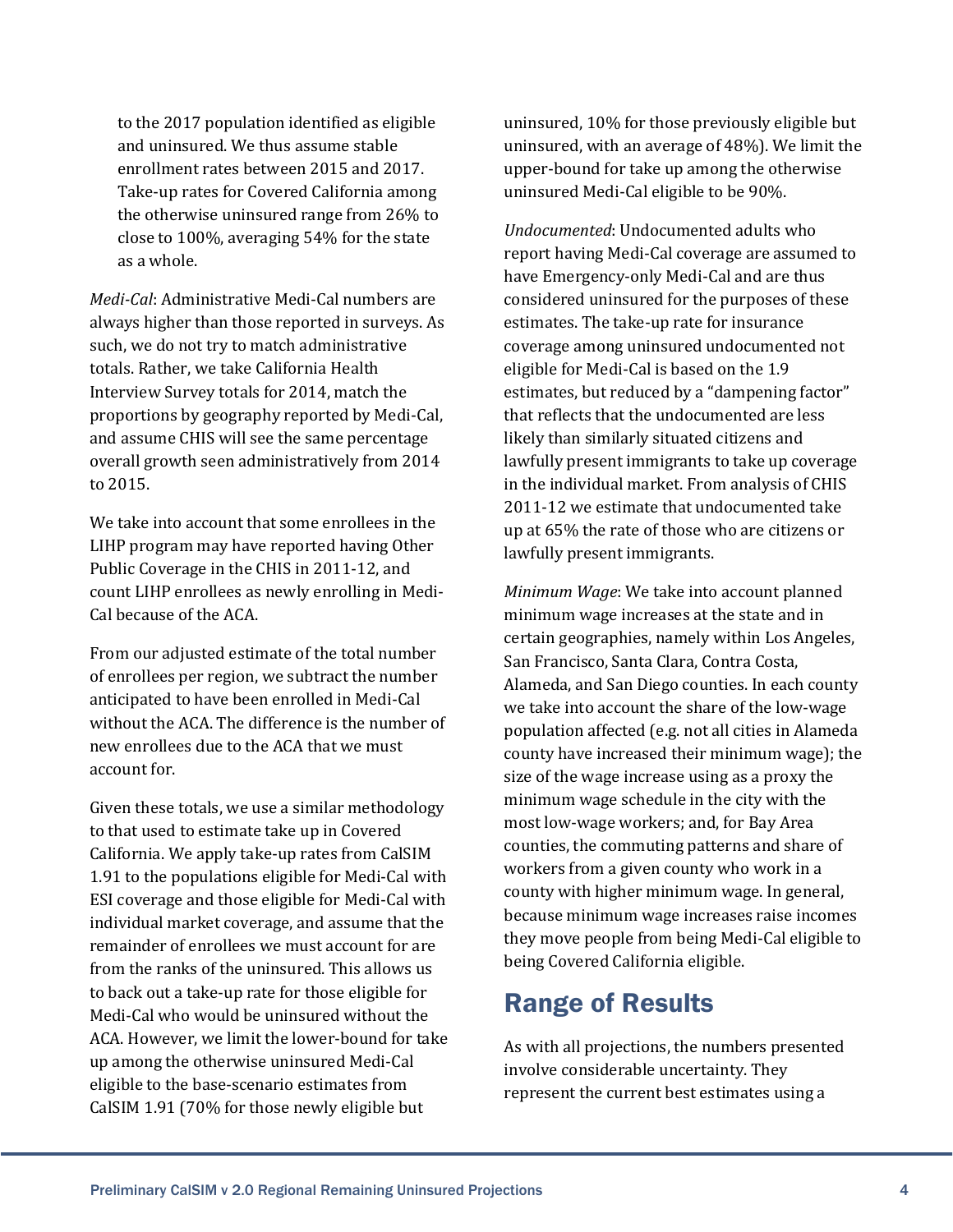combination of the California Simulation of Insurance Markets (CalSIM) version 2.0 input data set and take-up rates from CalSIM version 1.91, applied to each rating region (or combined rating regions) and select large counties.

Our results are presented as point estimates. To give a sense of a reasonable range within which these estimates fall, we vary our assumptions to create a high and low scenario for take up at the statewide level. This shows the considerable variation generated by changing our assumptions, though does not take into account the variation inherent in the survey data we use. For statewide results, our range and preferred point estimates for the remaining uninsured are as follows:

#### **Table 1. Range of results, California statewide uninsured age 0-64, 2017**

|                                                                            | Low take up<br>scenario | <b>Preferred</b><br><b>Estimate</b> | <b>High take</b><br>up scenario |
|----------------------------------------------------------------------------|-------------------------|-------------------------------------|---------------------------------|
| Not Eligible<br>due to<br>Immigration<br><b>Status</b>                     | 1,863,000               | 1,787,000                           | 1,658,000                       |
| Eligible for<br>Medi-Cal                                                   | 425,000                 | 322,000                             | 187,000                         |
| Eligible for<br><b>Subsidies</b><br>through<br><b>Covered CA</b>           | 458,000                 | 401,000                             | 317,000                         |
| Non-subsidy<br>Eligible<br>Citizens &<br>Lawfully<br>Present<br>Immigrants | 817,000                 | 550,000                             | 458,000                         |
| Total<br><b>Uninsured</b>                                                  | 3,563,000               | 3,049,000                           | 2,620,000                       |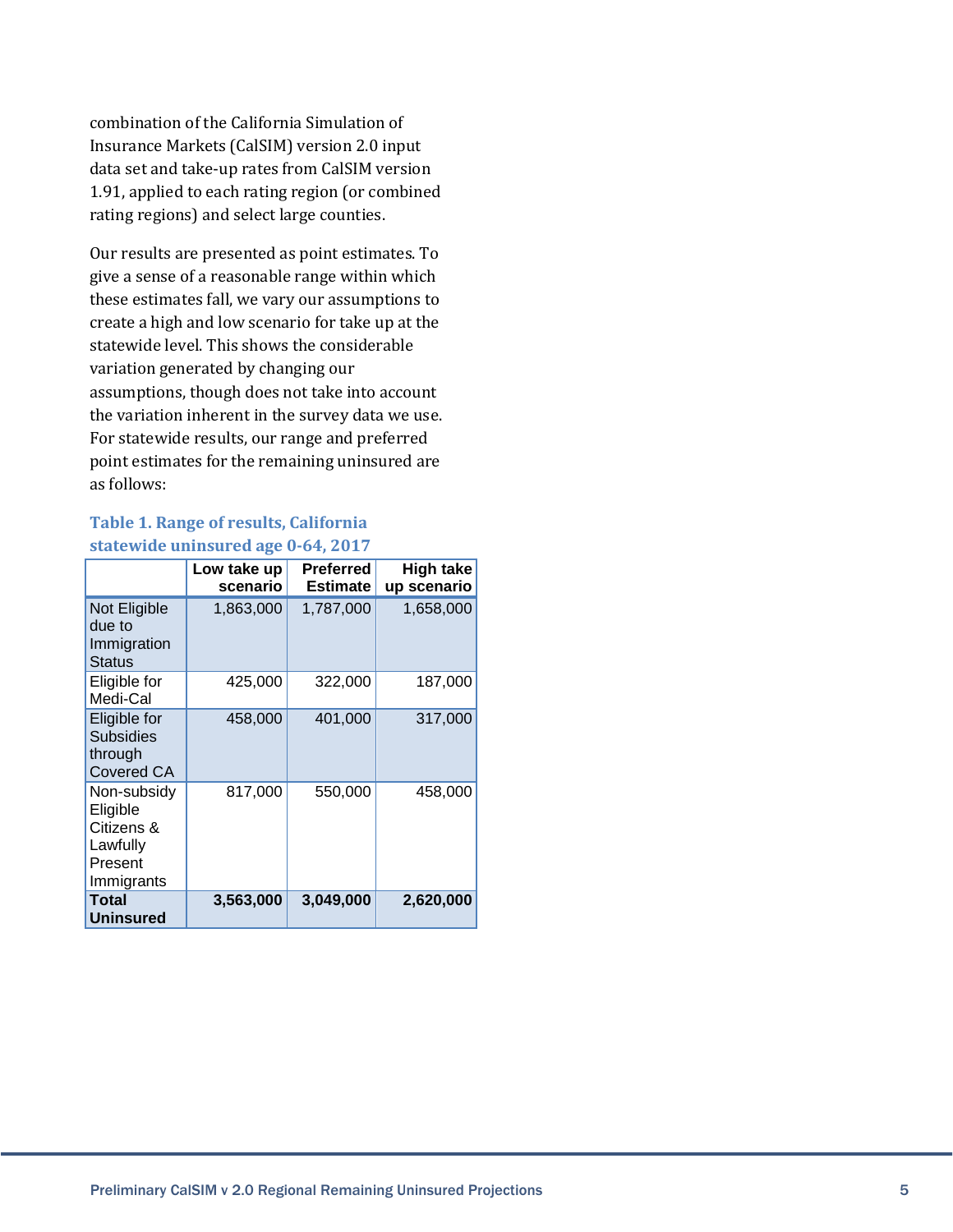# **Geographies**

We report results for the following geographies, based on Covered California rating regions and large counties in California:

| <b>Covered California</b>   |                         |                                                       |
|-----------------------------|-------------------------|-------------------------------------------------------|
| <b>Rating Region number</b> | <b>Name</b>             | <b>Counties included</b>                              |
| $\mathbf{1}$                | Northern Counties       | Alpine, Amador, Butte, Calaveras, Colusa, Del Norte,  |
|                             |                         | Glenn, Humboldt, Lake, Lassen, Mendocino, Modoc,      |
|                             |                         | Nevada, Plumas, Shasta, Sierra, Siskiyou, Sutter,     |
|                             |                         | Tehama, Trinity, Tuolumne and Yuba                    |
| 2                           | North Bay Counties      | Marin, Napa, Solano and Sonoma                        |
| 3                           | Sacramento Valley       | Sacramento, Placer, El Dorado and Yolo                |
| 4 & 8                       | San Francisco & San     | San Francisco, San Mateo                              |
|                             | Mateo                   |                                                       |
| 5                           | Contra Costa            | Contra Costa                                          |
| 6                           | Alameda                 | Alameda                                               |
| 7                           | Santa Clara             | Santa Clara                                           |
| 9 & 12                      | <b>Central Coast</b>    | Monterey, San Benito and Santa Cruz; San Luis Obispo, |
|                             |                         | Santa Barbara and Ventura                             |
| 10 & 11                     | <b>Central Valley</b>   | San Joaquin, Stanislaus, Merced, Mariposa and Tulare; |
|                             |                         | Fresno, Kings and Madera                              |
| 13                          | <b>Eastern Counties</b> | Mono, Inyo and Imperial                               |
| 14                          | Kern                    | Kern                                                  |
| 15 & 16                     | Los Angeles             | Los Angeles                                           |
| 17                          | <b>Inland Empire</b>    | San Bernardino and Riverside                          |
| 18                          | Orange                  | Orange                                                |
| 19                          | San Diego               | San Diego                                             |
| <b>Large Counties</b>       |                         |                                                       |
| (part of $11$ )             |                         | Fresno                                                |
| part of 3)                  |                         | Sacramento                                            |
| (part of $10$ )             |                         | San Joaquin                                           |
| (part of $17$ )             |                         | San Bernardino                                        |
| (part of $12$ )             |                         | Ventura                                               |

**Table 2. Geographies reported**

| <b>Statewide Summary (sum of regions 1-19)</b>              | 2017      |
|-------------------------------------------------------------|-----------|
| Not Eligible due to Immigration Status                      | 1,787,000 |
| Eligible for Medi-Cal                                       | 322,000   |
| Eligible for Subsidies through Covered CA                   | 401,000   |
| Non-subsidy Eligible Citizens & Lawfully Present Immigrants | 550,000   |
| <b>Total Uninsured</b>                                      | 3,049,000 |
| Undocumented Children Eligible for Medi-Cal                 | 225,000   |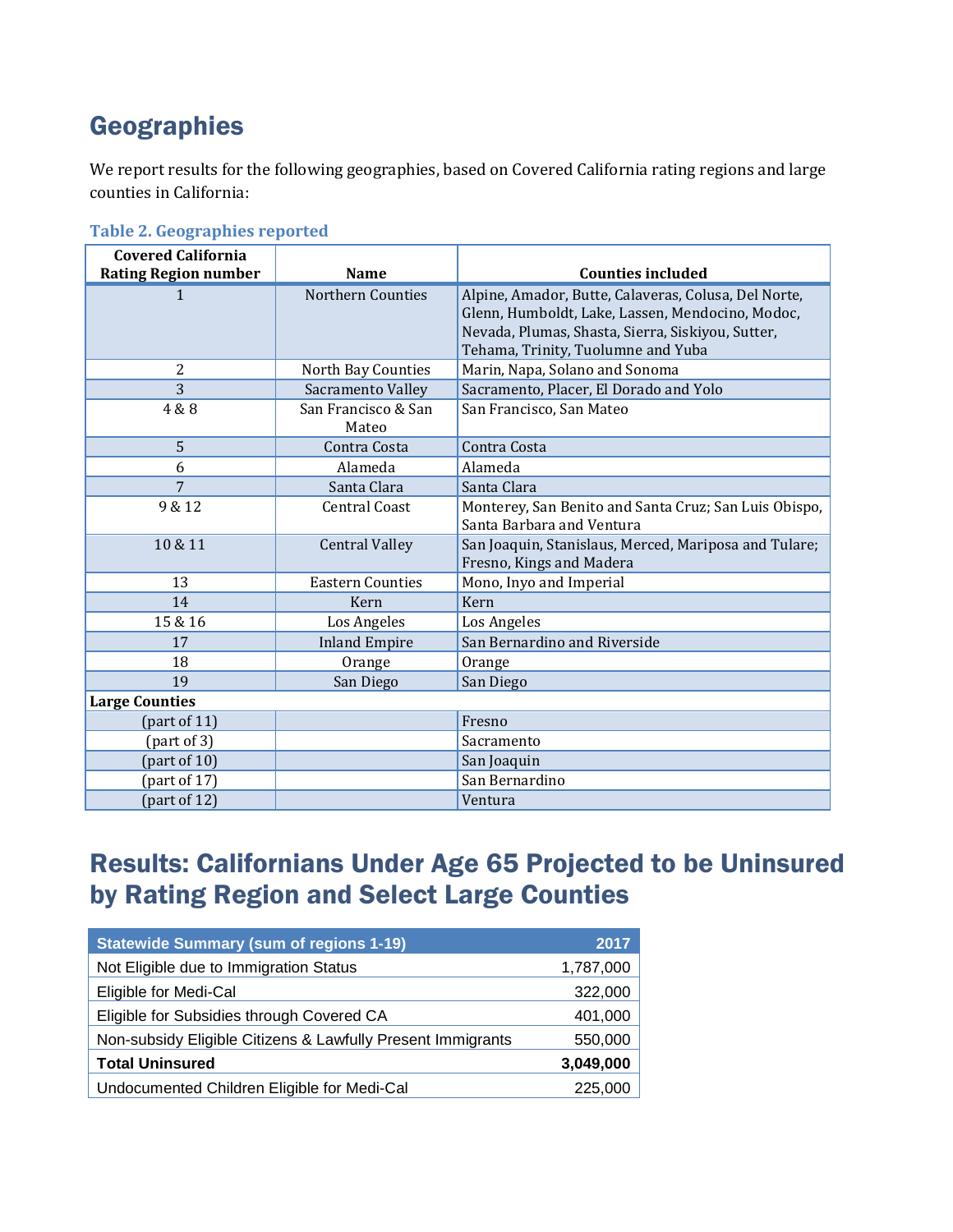| <b>Northern Counties (Rating Region 1)</b>                  | 2017    |
|-------------------------------------------------------------|---------|
| Not Eligible due to Immigration Status                      | 27,000  |
| Eligible for Medi-Cal                                       | 6,000   |
| Eligible for Subsidies through Covered CA                   | 18,000  |
| Non-subsidy Eligible Citizens & Lawfully Present Immigrants | 22,000  |
| <b>Total Uninsured</b>                                      | 73,000  |
| Undocumented Children Eligible for Medi-Cal                 | < 5,000 |

| <b>North Bay Counties (Rating Region 2)</b>                 | 2017    |
|-------------------------------------------------------------|---------|
| Not Eligible due to Immigration Status                      | 58,000  |
| Eligible for Medi-Cal                                       | < 5,000 |
| Eligible for Subsidies through Covered CA                   | < 5,000 |
| Non-subsidy Eligible Citizens & Lawfully Present Immigrants | 10,000  |
| <b>Total Uninsured</b>                                      | 73,000  |
| Undocumented Children Eligible for Medi-Cal                 | 10.0    |

| <b>Sacramento Valley (Rating Region 3)</b>                  | 2017    |
|-------------------------------------------------------------|---------|
| Not Eligible due to Immigration Status                      | 53,000  |
| Eligible for Medi-Cal                                       | 11,000  |
| Eligible for Subsidies through Covered CA                   | 26,000  |
| Non-subsidy Eligible Citizens & Lawfully Present Immigrants | 33,000  |
| <b>Total Uninsured</b>                                      | 112,000 |
| Undocumented Children Eligible for Medi-Cal                 | 9.000   |

| San Francisco and San Mateo Counties (Rating Regions 4 &    |         |
|-------------------------------------------------------------|---------|
| 8)                                                          | 2017    |
| Not Eligible due to Immigration Status                      | 39,000  |
| Eligible for Medi-Cal                                       | < 5,000 |
| Eligible for Subsidies through Covered CA                   | < 5,000 |
| Non-subsidy Eligible Citizens & Lawfully Present Immigrants | 13,000  |
| <b>Total Uninsured</b>                                      | 55,000  |
| Undocumented Children Eligible for Medi-Cal                 | < 5.000 |

| <b>Contra Costa County (Rating Region 5)</b>                | 2017    |
|-------------------------------------------------------------|---------|
| Not Eligible due to Immigration Status                      | 51,000  |
| Eligible for Medi-Cal                                       | < 5,000 |
| Eligible for Subsidies through Covered CA                   | 5,000   |
| Non-subsidy Eligible Citizens & Lawfully Present Immigrants | 14,000  |
| <b>Total Uninsured</b>                                      | 73,000  |
| Undocumented Children Eligible for Medi-Cal                 | 7.000   |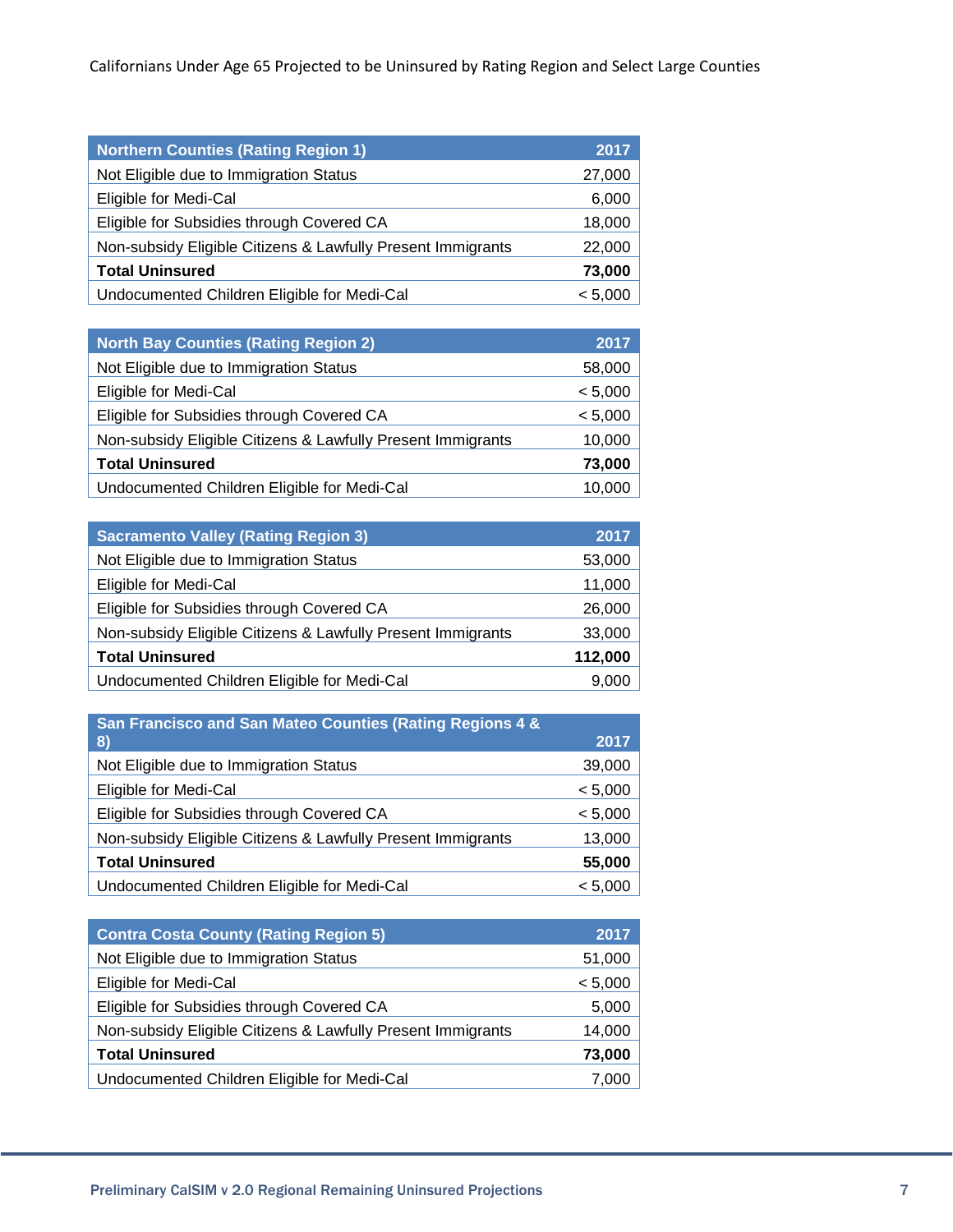| <b>Alameda County (Rating Region 6)</b>                     | 2017    |
|-------------------------------------------------------------|---------|
| Not Eligible due to Immigration Status                      | 65,000  |
| Eligible for Medi-Cal                                       | < 5,000 |
| Eligible for Subsidies through Covered CA                   | < 5,000 |
| Non-subsidy Eligible Citizens & Lawfully Present Immigrants | 17,000  |
| <b>Total Uninsured</b>                                      | 84,000  |
| Undocumented Children Eligible for Medi-Cal                 | 8.000   |

| <b>Santa Clara County (Rating Region 7)</b>                 | 2017    |
|-------------------------------------------------------------|---------|
| Not Eligible due to Immigration Status                      | 100,000 |
| Eligible for Medi-Cal                                       | < 5,000 |
| Eligible for Subsidies through Covered CA                   | 5,000   |
| Non-subsidy Eligible Citizens & Lawfully Present Immigrants | 19,000  |
| <b>Total Uninsured</b>                                      | 127,000 |
| Undocumented Children Eligible for Medi-Cal                 | 12.000  |

| <b>Central Coast (Rating Regions 9 &amp; 12)</b>            | 2017    |
|-------------------------------------------------------------|---------|
| Not Eligible due to Immigration Status                      | 143,000 |
| Eligible for Medi-Cal                                       | 24,000  |
| Eligible for Subsidies through Covered CA                   | 19,000  |
| Non-subsidy Eligible Citizens & Lawfully Present Immigrants | 30,000  |
| <b>Total Uninsured</b>                                      | 217,000 |
| Undocumented Children Eligible for Medi-Cal                 | 18,000  |

| <b>Central Valley (Rating Regions 10 &amp; 11)</b>          | 2017    |
|-------------------------------------------------------------|---------|
| Not Eligible due to Immigration Status                      | 166,000 |
| Eligible for Medi-Cal                                       | 108,000 |
| Eligible for Subsidies through Covered CA                   | 36,000  |
| Non-subsidy Eligible Citizens & Lawfully Present Immigrants | 41,000  |
| <b>Total Uninsured</b>                                      | 351,000 |
| Undocumented Children Eligible for Medi-Cal                 | 23,000  |

| <b>Eastern Counties (Rating Region 13)</b>                  | 2017    |
|-------------------------------------------------------------|---------|
| Not Eligible due to Immigration Status                      | 12,000  |
| Eligible for Medi-Cal                                       | 5,000   |
| Eligible for Subsidies through Covered CA                   | < 5,000 |
| Non-subsidy Eligible Citizens & Lawfully Present Immigrants | < 5,000 |
| <b>Total Uninsured</b>                                      | 23,000  |
| Undocumented Children Eligible for Medi-Cal                 | < 5.00  |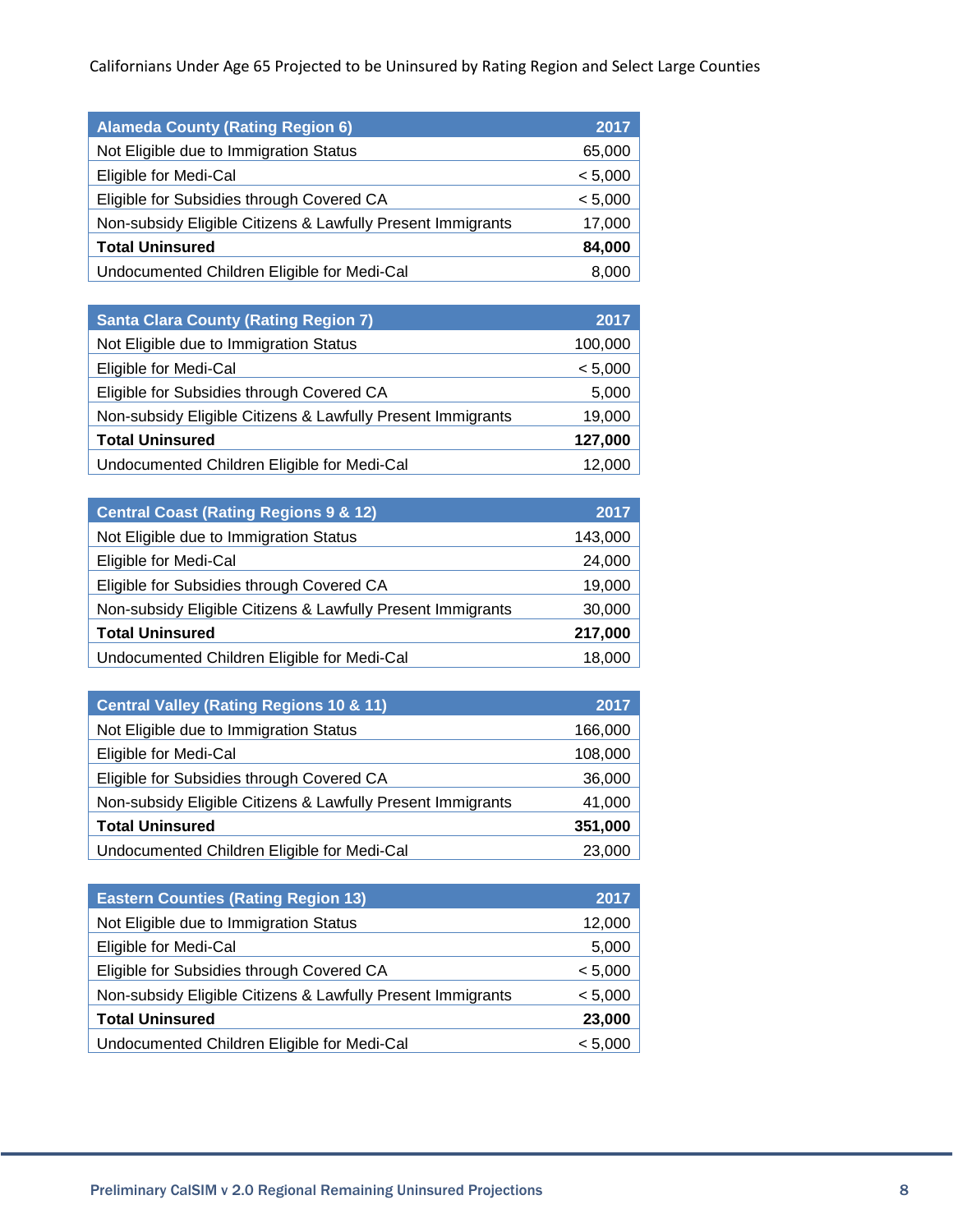| <b>Kern County (Rating Region 14)</b>                       | 2017   |
|-------------------------------------------------------------|--------|
| Not Eligible due to Immigration Status                      | 42,000 |
| Eligible for Medi-Cal                                       | 5,000  |
| Eligible for Subsidies through Covered CA                   | 8,000  |
| Non-subsidy Eligible Citizens & Lawfully Present Immigrants | 9,000  |
| <b>Total Uninsured</b>                                      | 64,000 |
| Undocumented Children Eligible for Medi-Cal                 | 7.00C  |

| Los Angeles County (Rating Regions 15 & 16)                 | 2017    |
|-------------------------------------------------------------|---------|
| Not Eligible due to Immigration Status                      | 579,000 |
| Eligible for Medi-Cal                                       | 48,000  |
| Eligible for Subsidies through Covered CA                   | 110,000 |
| Non-subsidy Eligible Citizens & Lawfully Present Immigrants | 156,000 |
| <b>Total Uninsured</b>                                      | 893,000 |
| Undocumented Children Eligible for Medi-Cal                 | 64.000  |

| <b>Inland Empire (Rating Region 17)</b>                     | 2017    |
|-------------------------------------------------------------|---------|
| Not Eligible due to Immigration Status                      | 175,000 |
| Eligible for Medi-Cal                                       | 79,000  |
| Eligible for Subsidies through Covered CA                   | 101,000 |
| Non-subsidy Eligible Citizens & Lawfully Present Immigrants | 70,000  |
| <b>Total Uninsured</b>                                      | 424,000 |
| Undocumented Children Eligible for Medi-Cal                 | 23,000  |

| <b>Orange County (Rating Region 18)</b>                     | 2017    |
|-------------------------------------------------------------|---------|
| Not Eligible due to Immigration Status                      | 166,000 |
| Eligible for Medi-Cal                                       | 13,000  |
| Eligible for Subsidies through Covered CA                   | 27,000  |
| Non-subsidy Eligible Citizens & Lawfully Present Immigrants | 58,000  |
| <b>Total Uninsured</b>                                      | 264,000 |
| Undocumented Children Eligible for Medi-Cal                 | 19.000  |

| <b>San Diego County (Rating Region 19)</b>                  | 2017    |
|-------------------------------------------------------------|---------|
| Not Eligible due to Immigration Status                      | 111,000 |
| Eligible for Medi-Cal                                       | 12,000  |
| Eligible for Subsidies through Covered CA                   | 37,000  |
| Non-subsidy Eligible Citizens & Lawfully Present Immigrants | 56,000  |
| <b>Total Uninsured</b>                                      | 216,000 |
| Undocumented Children Eligible for Medi-Cal                 |         |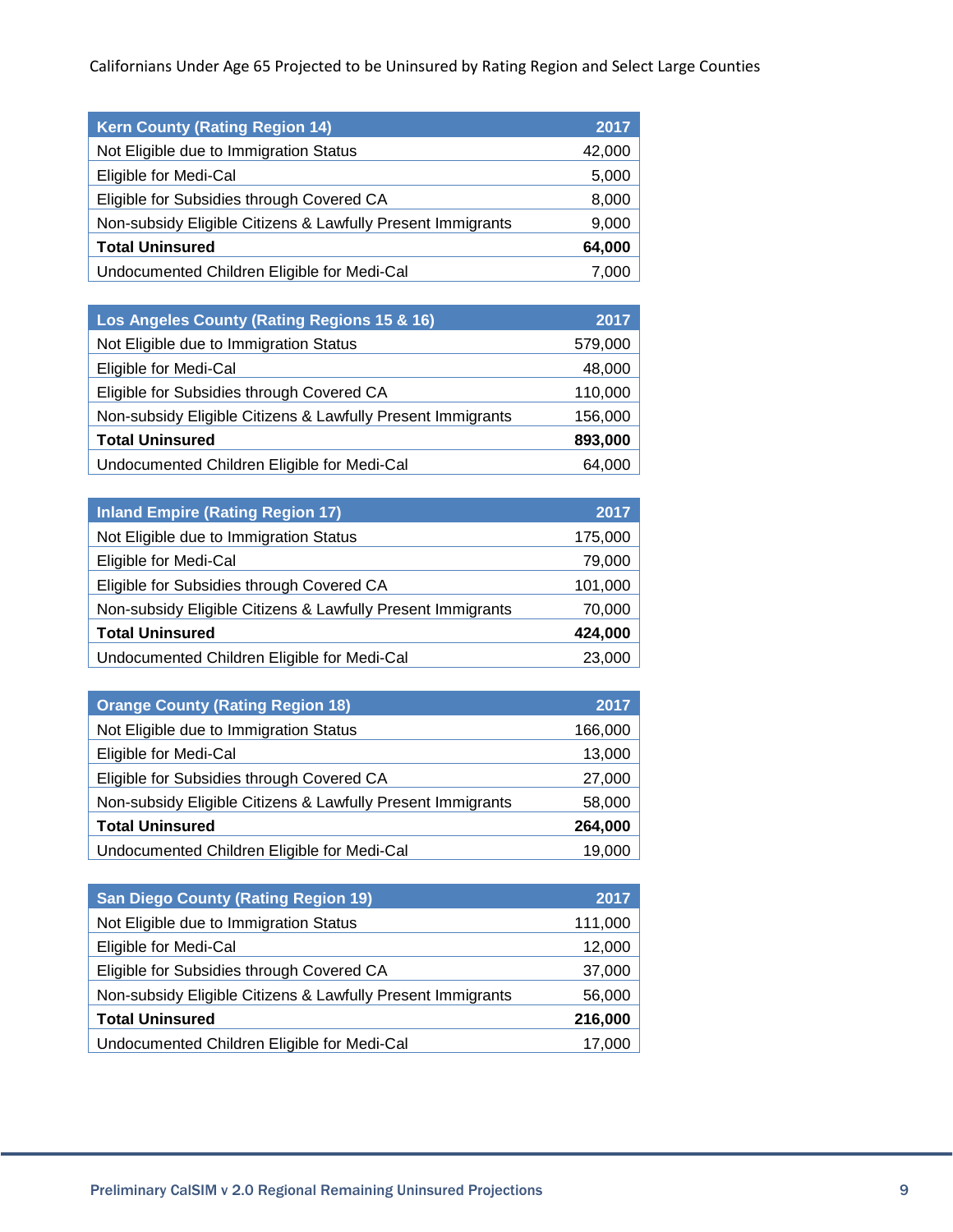| <b>Fresno County</b>                                        | 2017    |
|-------------------------------------------------------------|---------|
| Not Eligible due to Immigration Status                      | 46,000  |
| Eligible for Medi-Cal                                       | 26,000  |
| Eligible for Subsidies through Covered CA                   | 15,000  |
| Non-subsidy Eligible Citizens & Lawfully Present Immigrants | 13,000  |
| <b>Total Uninsured</b>                                      | 100,000 |
| Undocumented Children Eligible for Medi-Cal                 | 6.000   |

| <b>Sacramento County</b>                                    | 2017   |
|-------------------------------------------------------------|--------|
| Not Eligible due to Immigration Status                      | 40,000 |
| Eligible for Medi-Cal                                       | 9,000  |
| Eligible for Subsidies through Covered CA                   | 9,000  |
| Non-subsidy Eligible Citizens & Lawfully Present Immigrants | 25,000 |
| <b>Total Uninsured</b>                                      | 83,000 |
| Undocumented Children Eligible for Medi-Cal                 | 6.000  |

| <b>San Joaquin County</b>                                   | 2017    |
|-------------------------------------------------------------|---------|
| Not Eligible due to Immigration Status                      | 34,000  |
| Eligible for Medi-Cal                                       | 5,000   |
| Eligible for Subsidies through Covered CA                   | < 5,000 |
| Non-subsidy Eligible Citizens & Lawfully Present Immigrants | 9,000   |
| <b>Total Uninsured</b>                                      | 49,000  |
| Undocumented Children Eligible for Medi-Cal                 | 5.000   |

| <b>San Bernardino County</b>                                | 2017    |
|-------------------------------------------------------------|---------|
| Not Eligible due to Immigration Status                      | 85,000  |
| Eligible for Medi-Cal                                       | 17,000  |
| Eligible for Subsidies through Covered CA                   | 68,000  |
| Non-subsidy Eligible Citizens & Lawfully Present Immigrants | 40,000  |
| <b>Total Uninsured</b>                                      | 210,000 |
| Undocumented Children Eligible for Medi-Cal                 | 11,000  |

| <b>Ventura County</b>                                       | 2017    |
|-------------------------------------------------------------|---------|
| Not Eligible due to Immigration Status                      | 49,000  |
| Eligible for Medi-Cal                                       | < 5,000 |
| Eligible for Subsidies through Covered CA                   | 13,000  |
| Non-subsidy Eligible Citizens & Lawfully Present Immigrants | 13,000  |
| <b>Total Uninsured</b>                                      | 77,000  |
| Undocumented Children Eligible for Medi-Cal                 | 5.000   |